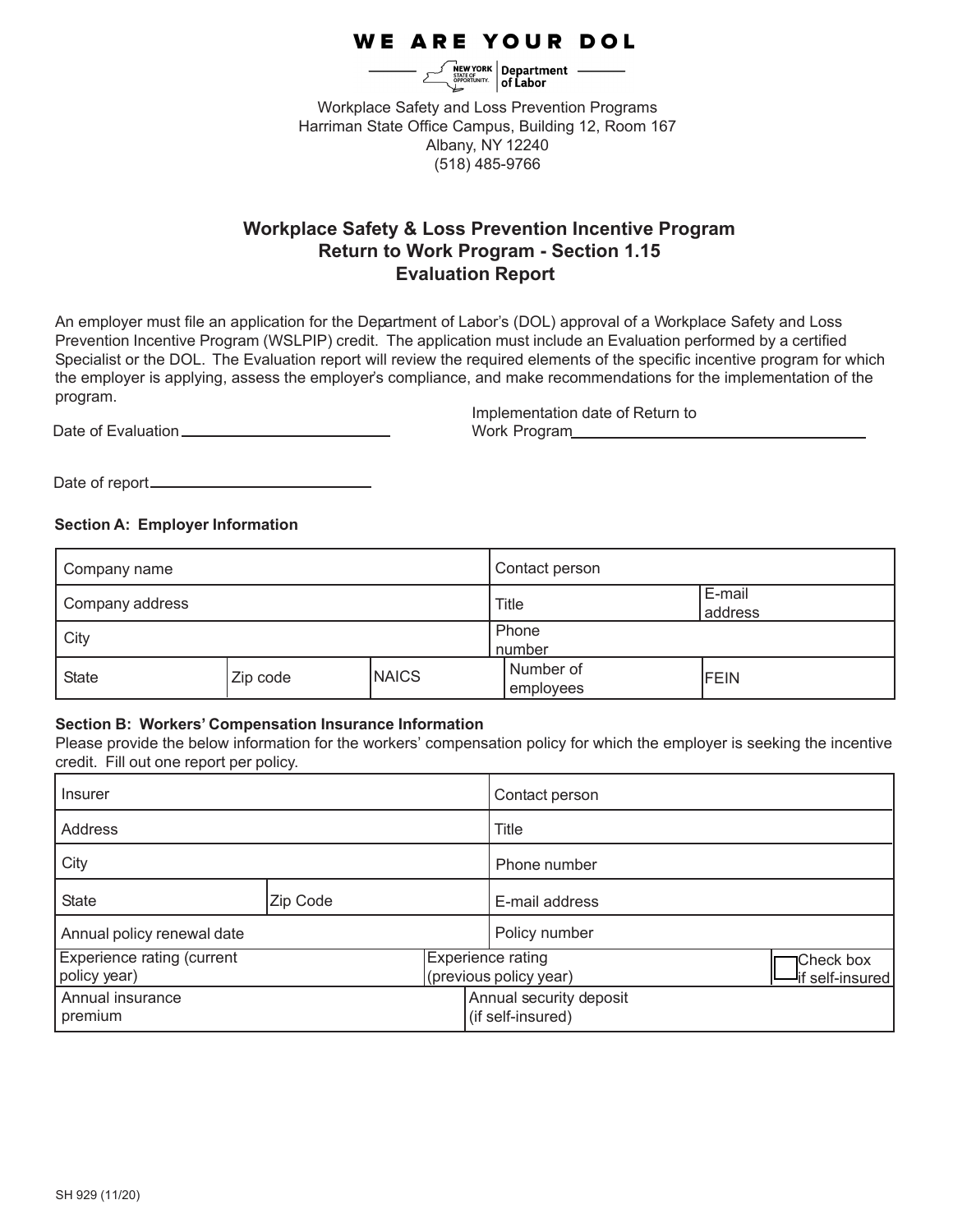## **Section C: Company Location(s) Information**

Enter the physical address for all locations covered by the workers' compensation policy listed above. Use Appendix A to list additional employees.

| Company location #1 | <b>Management Contact</b><br>Name | Management Contact No. of<br><b>Phone</b> | employees           | Employee representative |
|---------------------|-----------------------------------|-------------------------------------------|---------------------|-------------------------|
| Company location #2 | <b>Management Contact</b><br>Name | Management Contact<br>lPhone              | No. of<br>employees | Employee representative |
| Company location #3 | <b>Management Contact</b><br>Name | Management Contact<br><b>Phone</b>        | No. of<br>employees | Employee representative |
| Company location #4 | <b>Management Contact</b><br>Name | Management Contact<br>Phone               | No. of<br>employees | Employee representative |
| Company location #5 | <b>Management Contact</b><br>Name | <b>Management Contact</b><br>Phone        | No. of<br>employees | Employee representative |

## **Section D: Employee Representative(s) Information**

Use Appendix A to list additional employee representatives.

| Employee (#1)        | Bargaining unit |
|----------------------|-----------------|
| representative       | (if applicable) |
| <b>Work Location</b> | Phone number    |
| Employee (#2)        | Bargaining unit |
| representative       | (if applicable) |
| <b>Work Location</b> | Phone number    |
| Employee (#3)        | Bargaining unit |
| representative       | (if applicable) |
| Work location        | Phone number    |

#### **Section E: Synopsis of Employer**

Describe the employer's primary business activity at the locations in which the program has been implemented.

#### **Section F: Review of Employer Return to Work Program**

An acceptable Return to Work Program facilitates an employee's return to work as soon as medically possible after a jobrelated injury or illness. A Return to Work Program provides fair and consistent practices for accommodating the needs of employees who have become ill or injured on the job or have sustained a temporary or permanent partial disability covered by the Workers' Compensation Law in order for such employees to make a timely and safe return to work. The final, approved Return to Work Program plan shall be provided to the designated employee representative(s) in each workplace location or to the recognized representative of each collective bargaining unit, where applicable, and shall be made available to all employees upon request

#### Program Element #1

An employer's statement of commitment to providing safe, gainful, and meaningful employment to employees as soon as medically possible following an on-the-job injury or illness.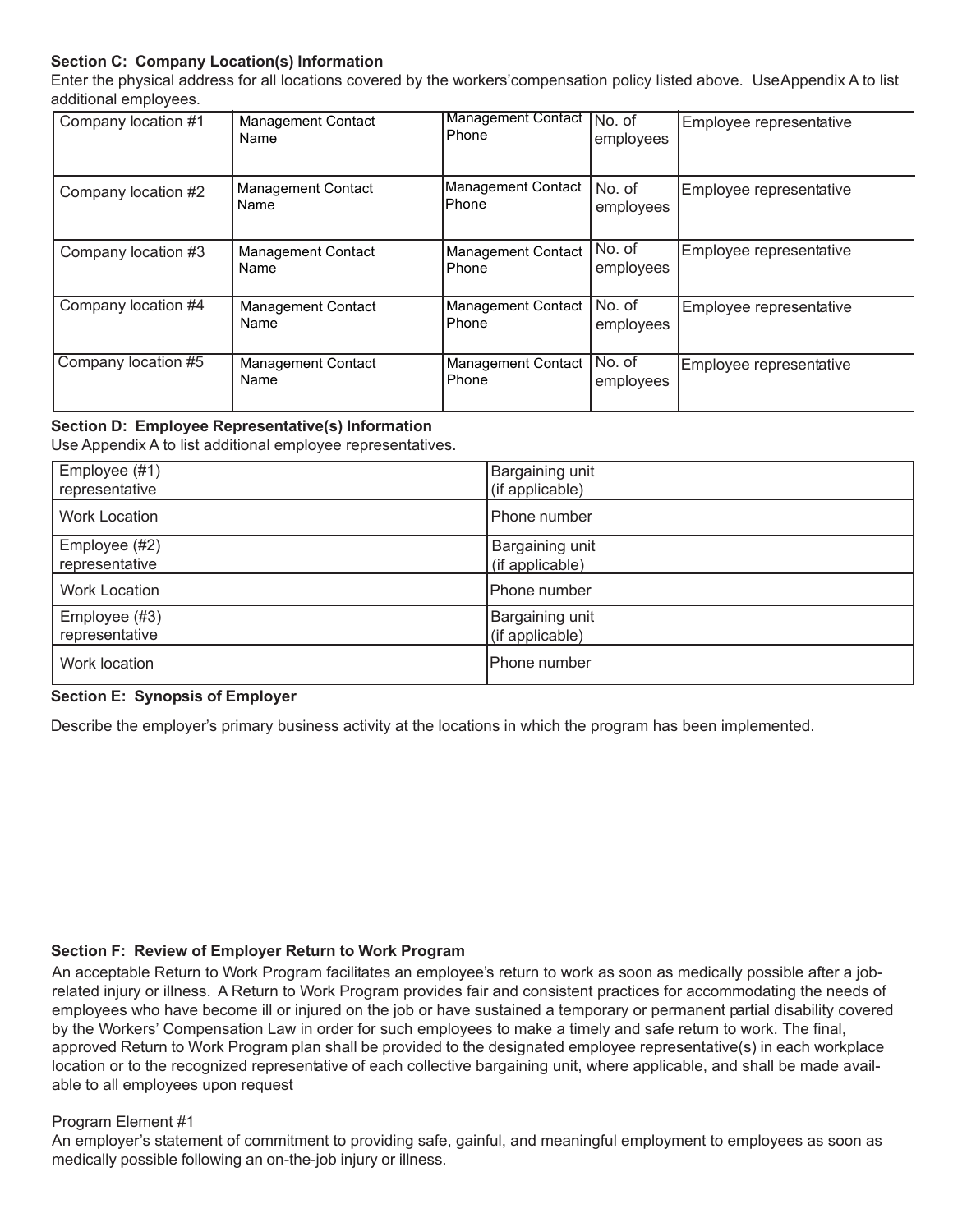Does this program element meet the Department's requirements?  $|$  | Yes | | No

Did you make any recommendations to implement program element #1?

Yes No Yes

Please provide an assessment of the employer's compliance with this program element and list any recommendations you made for the program's implementation of this element.

#### Program Element #2

A plan for communication with all parties, including the injured worker, the treating physician, the collective bargaining representative, if any, and the Board, in order to facilitate an employee's return to work. The communication must be made in accordance with applicable privacy laws.

Does this program element meet the Department's requirements?

Did you make any recommendations to implement program element #2?

| Yes | No        |
|-----|-----------|
| Yes | <b>No</b> |

Please provide an assessment of the employer's compliance with this program element and list any recommendations you made for the program's implementation of this element.

## Program Element #3

A policy and procedure for returning injured employees to the workplace that is communicated to all employees and collective bargaining representatives in writing and in a timely manner.

Does this program element meet the Department's requirements?

| Yes | No |
|-----|----|
| Yes | No |

Did you make any recommendations to implement program element #3?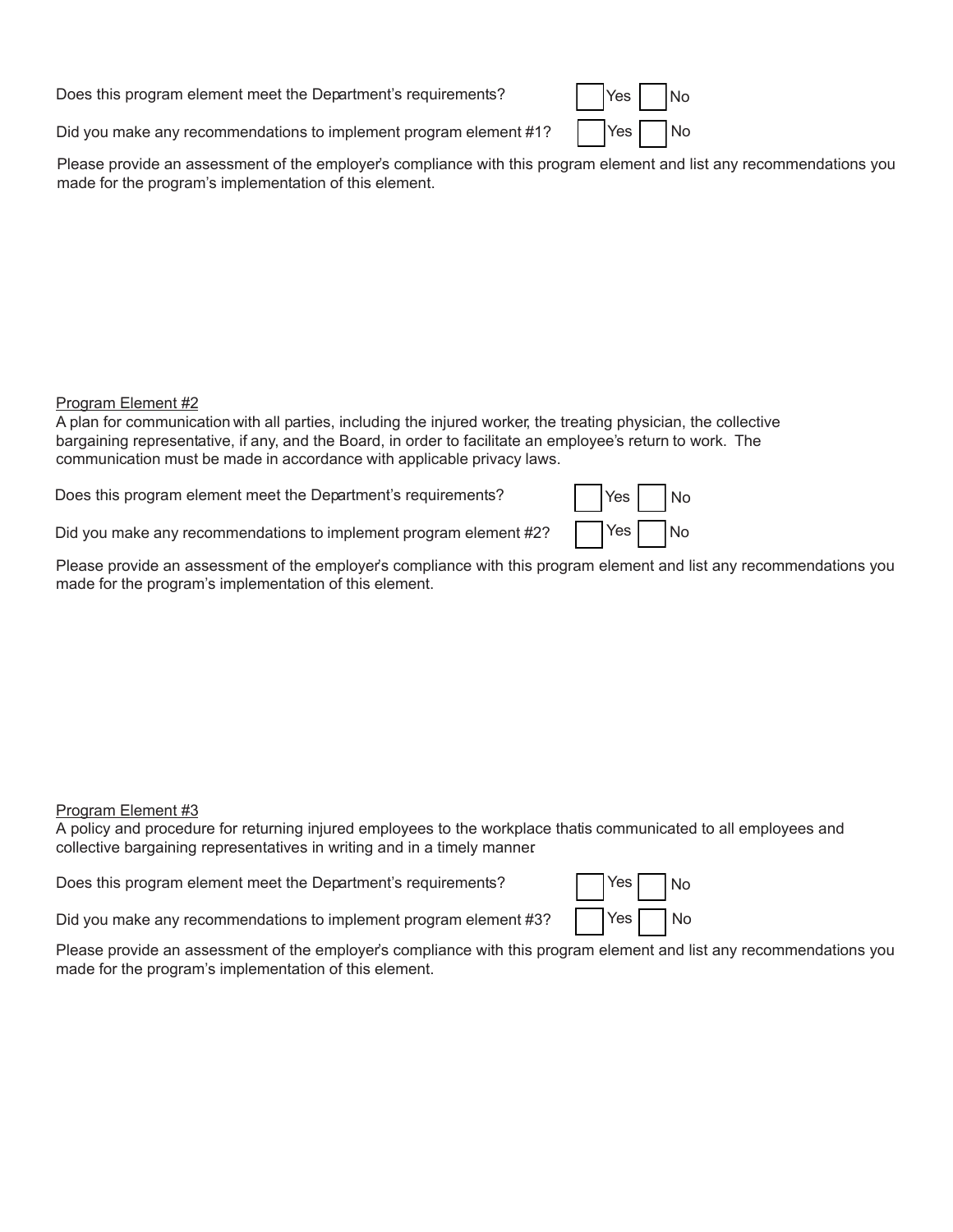Policies and procedures that focus on returning the employee to his or her pre-injury employment in a safe and timely manner, accommodating the needs of that employee concerning a position with the employer and which do not cause undue hardship on the parties or violate an existing collective bargaining agreement.

Does this program element meet the Department's requirements?

| Yes  | No        |
|------|-----------|
| Yes' | <b>No</b> |

Did you make any recommendations to implement program element #4?

Please provide an assessment of the employer's compliance with this program element and list any recommendations you made for the program's implementation of this element.

#### Program Element #5

A policy and procedure for ensuring the involvement of the injured or ill employee in all aspects of the return to work process.

Does this program element meet the Department's requirements?

| Yes <sub>l</sub> | No        |
|------------------|-----------|
| Yes              | <b>No</b> |

Did you make any recommendations to implement program element #5?

Please provide an assessment of the employer's compliance with this program element and list any recommendations you made for the program's implementation of this element.

#### Program Element #6

A policy and procedure for ensuring the involvement of one or more designated representatives of employees and/or the recognized representative(s) of each collective bargaining unit, where applicable, in the Return to Work Program.

Does this program element meet the Department's requirements?

| Yesl | <b>INo</b> |
|------|------------|
| Yesl | No         |

Did you make any recommendations to implement program element #6?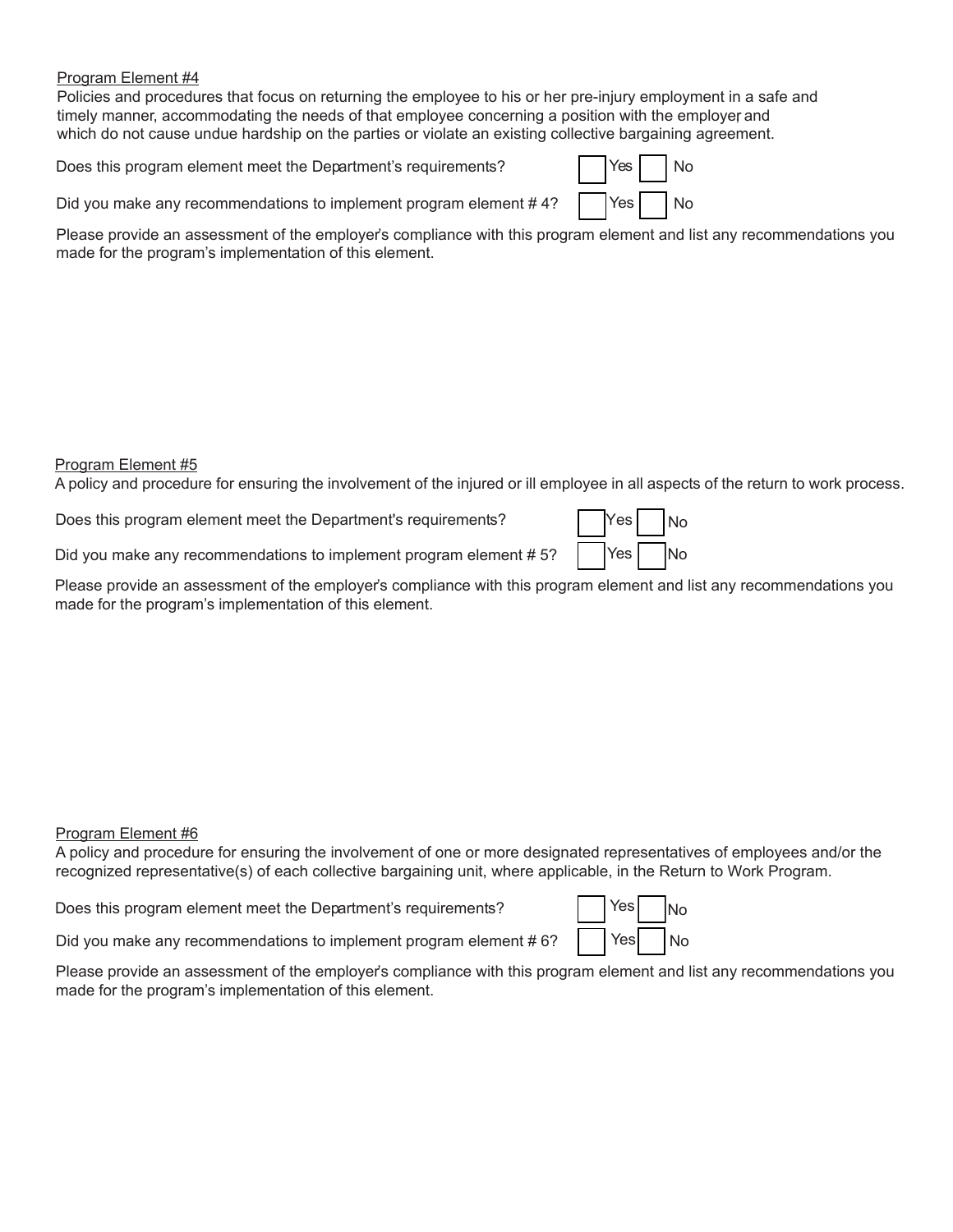A policy and procedure for ensuring that the injured employee's treating physician is, in a timely manner, given information which will assist in determining the injured worker's ability to return to the pre-injury job, a modified job, or a suitable alternative work assignment at the employer.

Does this program element meet the Department's requirements?

| Yes | <b>No</b> |
|-----|-----------|
| Yes | No        |

Did you make any recommendations to implement program element #7?

Please provide an assessment of the employer's compliance with this program element and list any recommendations you made for the program's implementation of this element.

#### Program Element #8

A process for the development and implementation of a written individual return to work plan for each injured or ill employee, developed by the employer, the employee and the designated representative(s) of employees and/or the recognized collective bargaining representative, where applicable.

| Did you make any recommendations to implement program element #8? $Ae^*$ No |  |  |
|-----------------------------------------------------------------------------|--|--|

Please provide an assessment of the employer's compliance with this program element and list any recommendations you made for the program's implementation of this element.

## Program Element #9

A policy to return an injured worker to the pre-injury job as soon as it is medically determined by the treating physician that the employee is capable of performing the essential duties of their pre-injury or pre-illness job.

Does this program element meet the Department's requirements?

| Yes | <b>No</b> |
|-----|-----------|
| Yes | No        |

Did you make any recommendations to implement program element #9?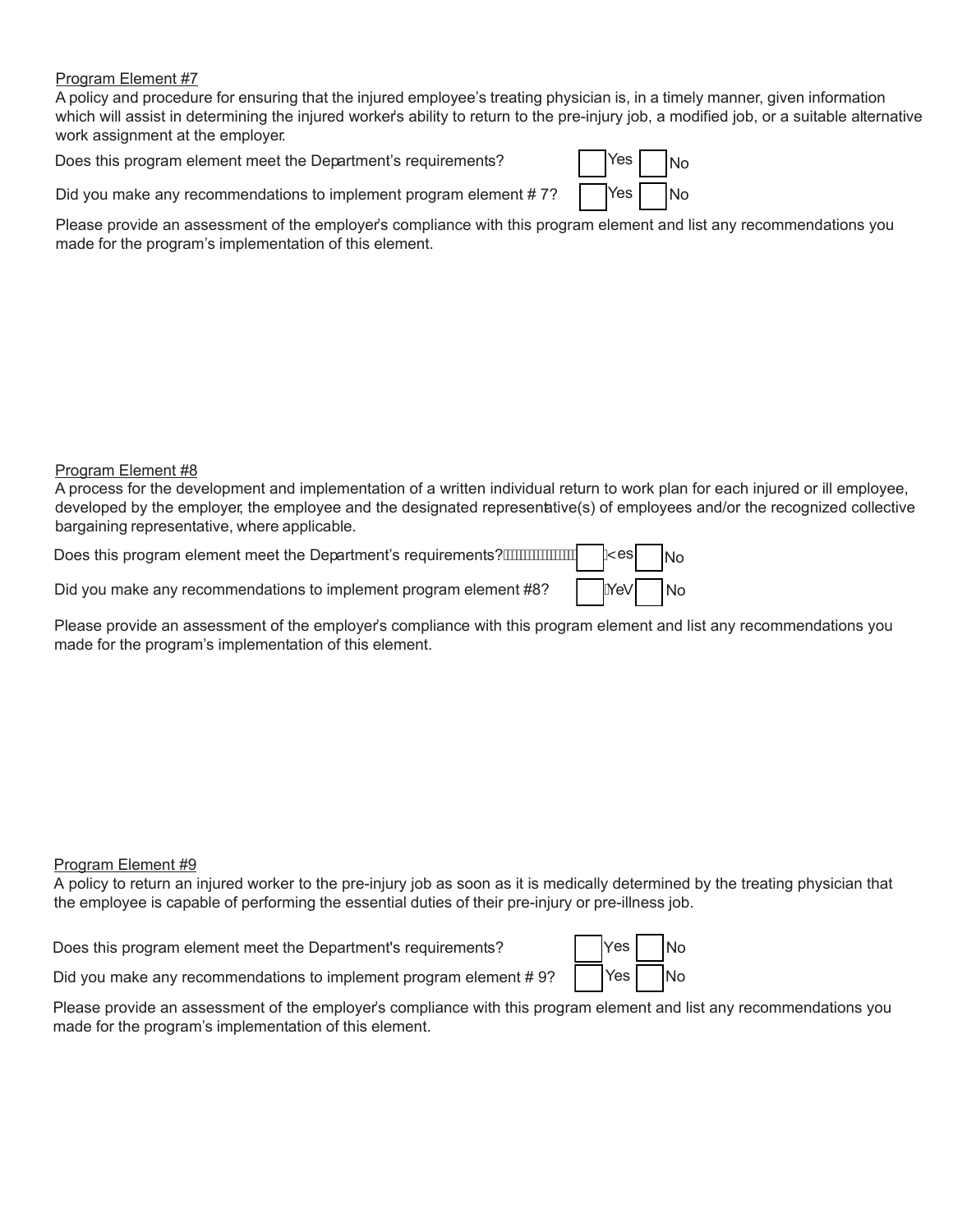A policy and procedure to make reasonable efforts to accommodate the employee's work-related injury or illness so that the post-injury job is consistent with an assessment by the worker's treating physician, with the goal of offering the employee alternative suitable and available work that is comparable in nature and earnings to the worker's pre-injury job.

Does this program element meet the Department's requirements?

Did you make any recommendations to implement program element #10?

| Yes! | No |
|------|----|
| Yesl | N٥ |

Please provide an assessment of the employer's compliance with this program element and list any recommendations you made for the program's implementation of this element.

## Program Element #11

A policy and procedure for referring an employee to a vocational assessment and for providing vocational services if the injured or ill employee cannot safely perform the essential duties of the pre-injury job or a suitable alternative job at the employer.

Does this program element meet the Department's requirements?

| Yes | No |
|-----|----|
| Yes | No |

Did you make any recommendations to implement program element #11?

Please provide an assessment of the employer's compliance with this program element and list any recommendations you made for the program's implementation of this element.

## Program Element #12

A procedure for monitoring the employee's progress, recovery, and return to work, with notice to the employee's treating physician and the recognized collective bargaining representative, if any.

Does this program element meet the Department's requirements?

| Yesl | No |
|------|----|
| Yes  | No |

Did you make any recommendations to implement program element #12?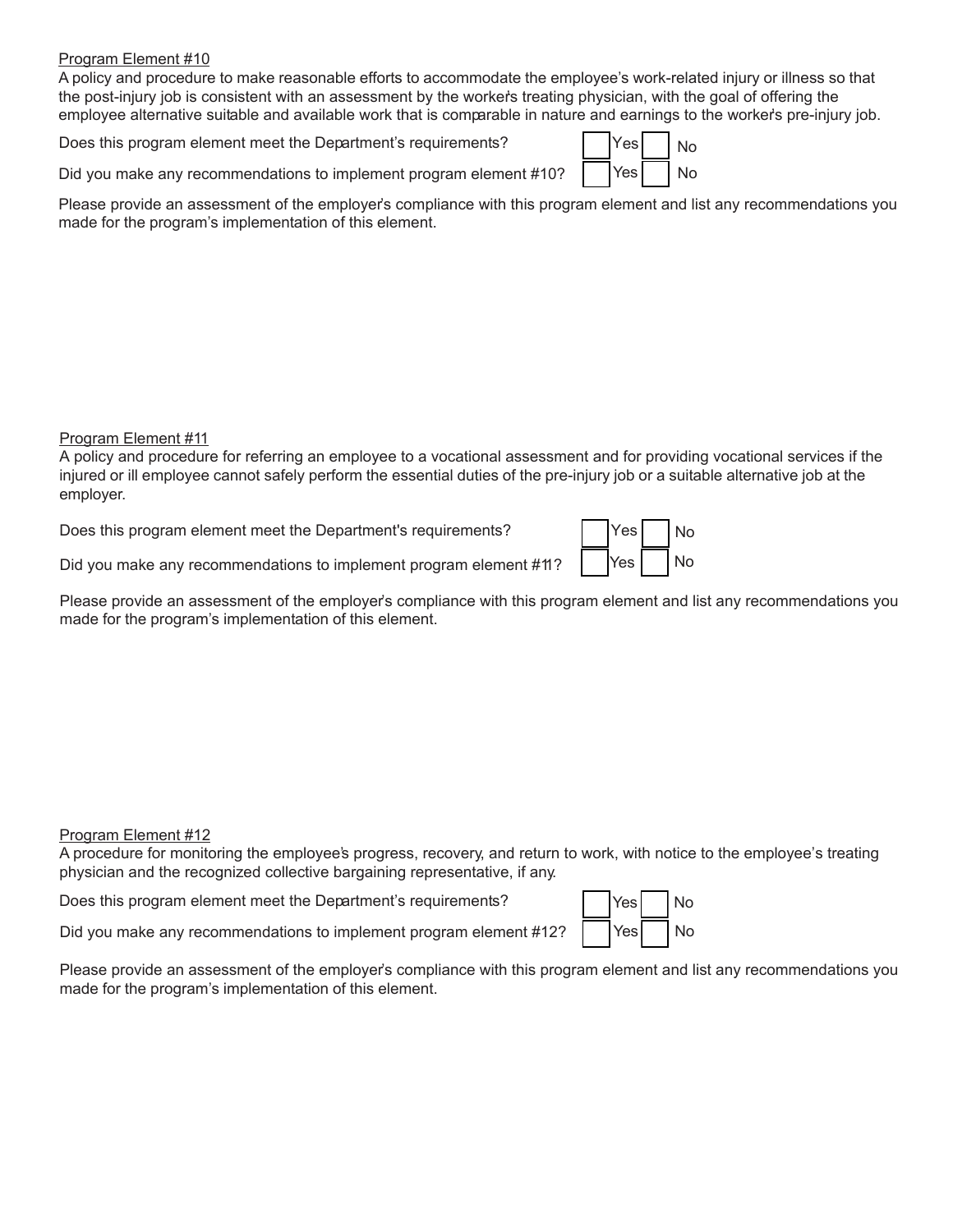Strategies for maintenance and promotion of the program.

Does this program element meet the Department's requirements A

Did you make any recommendations to implement program element #13?

| Yes <sup>1</sup> | No |
|------------------|----|
| Yes              | No |

Please provide an assessment of the employer's compliance with this program element and list any recommendations you made for the program's implementation of this element.

#### Program Element #14

An evaluation component that includes realistic and measurable criteria to determine the appropriateness and effectiveness of the program and an assessment of employee participation in the program.

Does this program element meet the Department's requirements?

| Yes <sup> </sup> | No |
|------------------|----|
| Yes <sup> </sup> | No |

Did you make any recommendations to implement program element #14?

Please provide an assessment of the employer's compliance with this program element and list any recommendations you made for the program's implementation of this element.

#### Program Element #15

Designation of a Return to Work Program contact at the employer for use by employees seeking to participate in the Return to Work program.

Does this program element meet the Department's requirements?

| <b>Yes</b> | No |
|------------|----|
| Yesl       | No |

Did you make any recommendations to implement program element #15?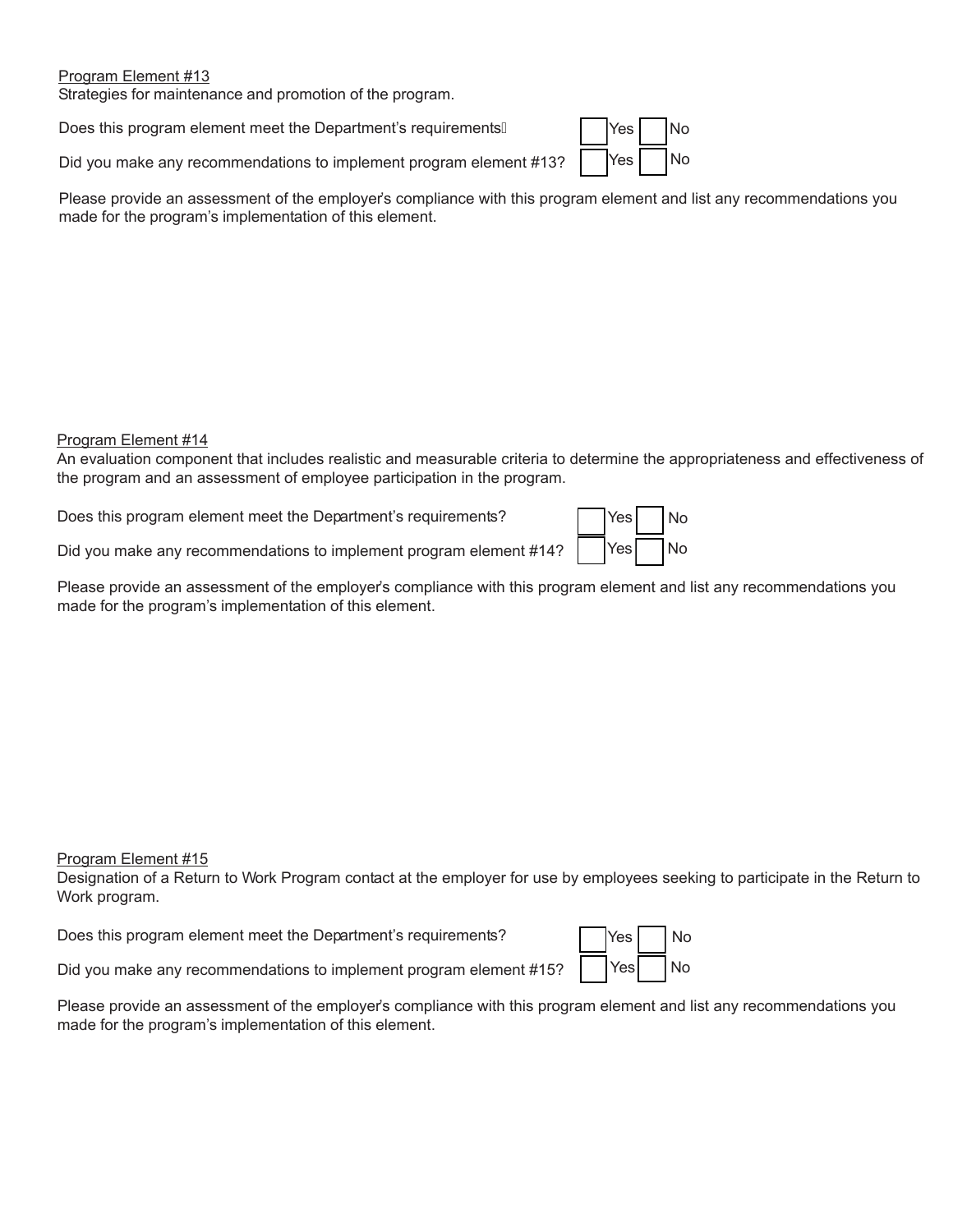#### **Section G: Additional Elements**

Summarize any additional program elements the employer has implemented which were not reported above. Provide a brief assessment of the program element(s) and list any recommendations you made for the implementation of such program element(s).

#### **Section H: Additional Evaluation Services**

Did you provide other services, training or materials to this employer? Date of Services Briefly outline the additional evaluation services you provided to this employer.

## **Section I: Opening and Closing**

The Specialist must conduct an opening conference with the employer and employee representatives, including the recognized representative of each collective bargaining unit, where applicable, to discuss (i) how they will conduct the Evaluation(s); and (ii) what records and information they need to perform the Evaluation. The Specialist must hold a closing conference with the employer and employee representatives, including the recognized representative of each collective bargaining unit, where applicable, to discuss the findings and recommendations for implementation of the WSLPIP.

Date of Opening Conference\_

Number of people in attendance\_\_\_\_\_\_\_\_\_\_\_

Who attended the Opening Conference? Describe their responsibilities in monitoring the Program.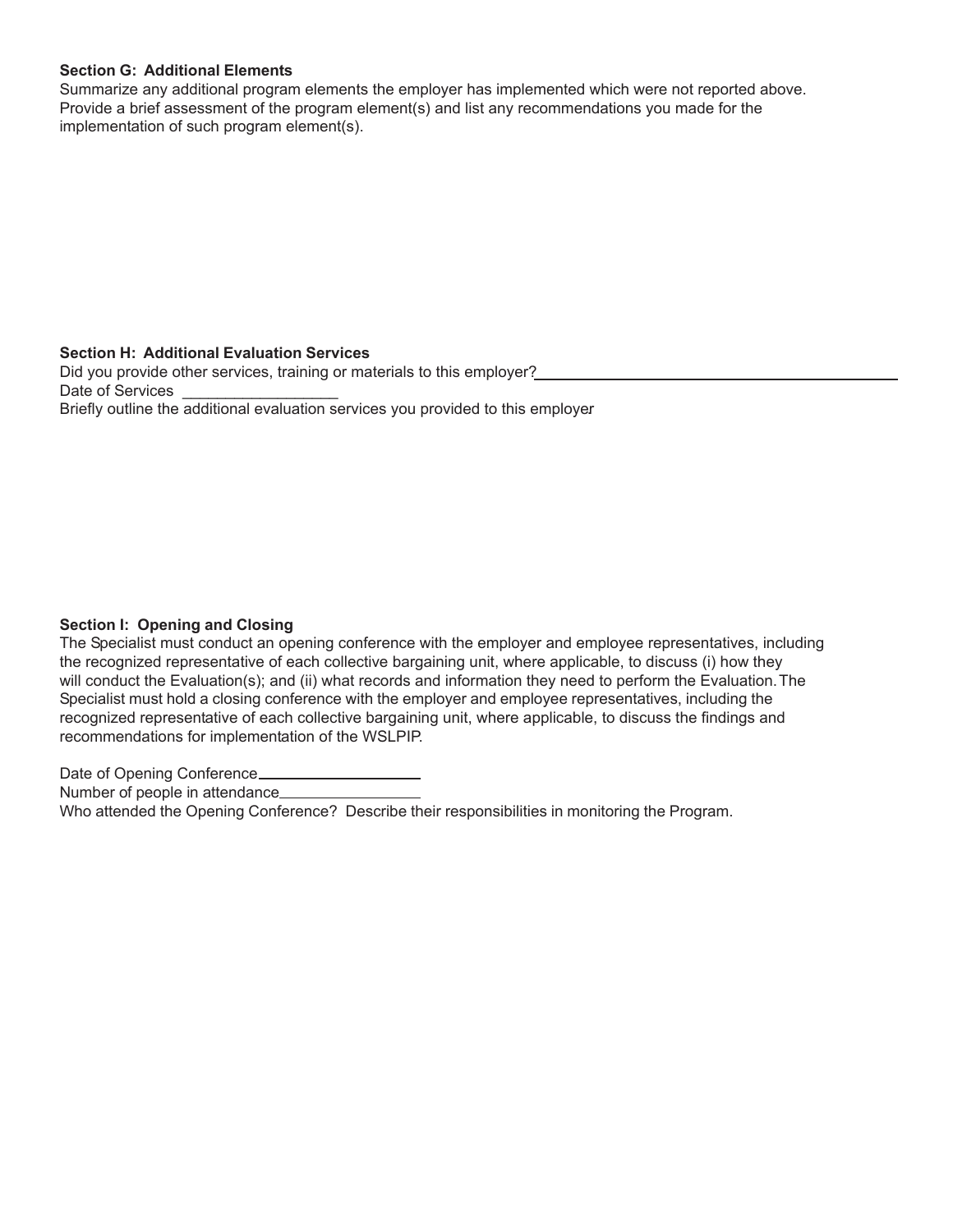Date of Closing Conference Number of people in attendance Who attended the Closing Conference? Describe their responsibilities in monitoring the Program.

## **Section J: Review of Company Records**

What records did you review to determine the status of the employer WSLPIP?

Provide an analysis of the historical loss and claim data for this employer for the purpose of exposing trends in claims and losses and identifying specific areas of risk.

## **Section K: Specialist Information**

| Name    | Certification                        | Date of    |  |
|---------|--------------------------------------|------------|--|
|         | Inumber                              | expiration |  |
| Company | Total number of hours for Evaluation |            |  |
|         | (and report writing)                 |            |  |
| Address | <b>Phone</b>                         |            |  |
|         | <b>Inumber</b>                       |            |  |
| City    | <b>State</b>                         | Zip code   |  |